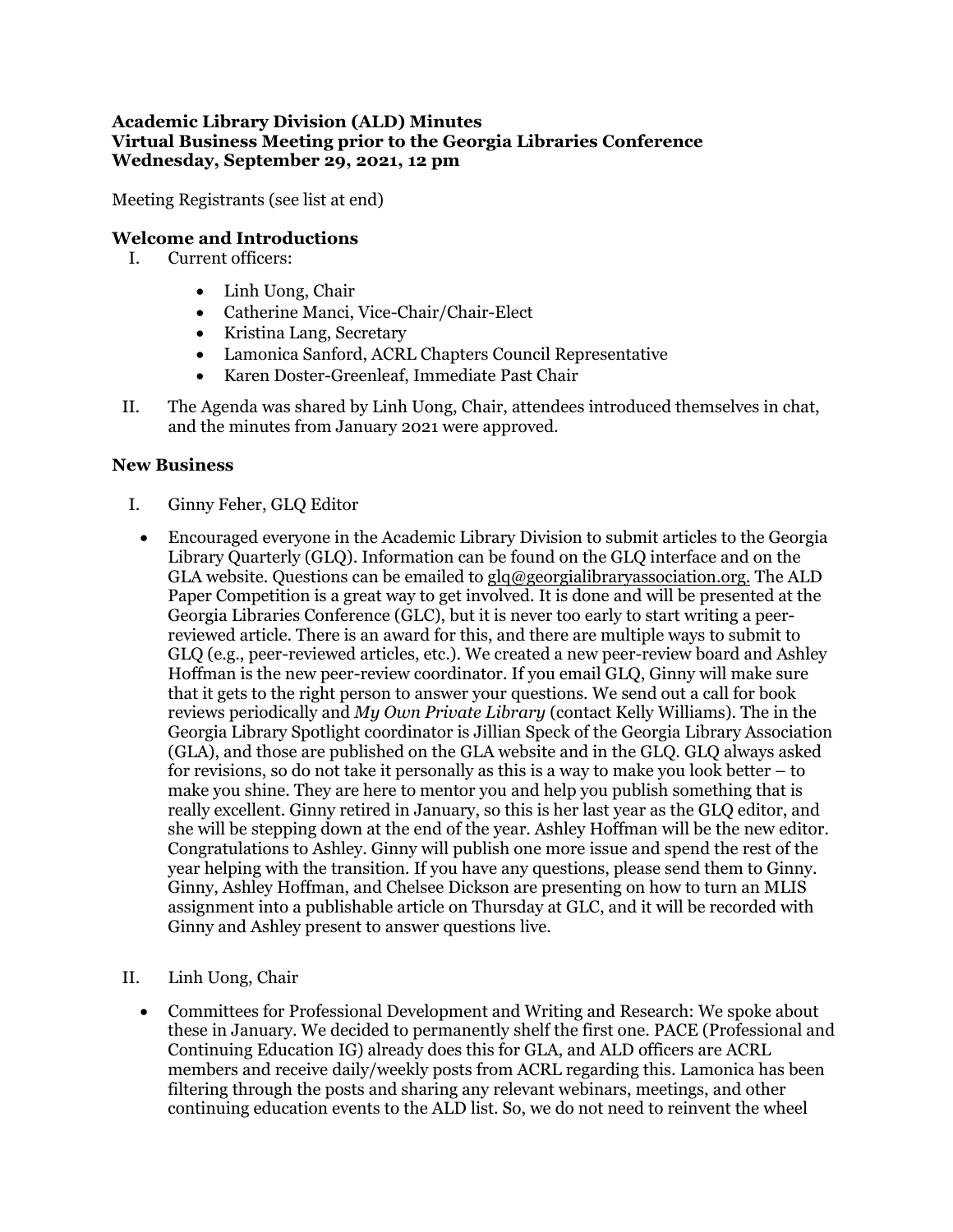and create our own separate professional development committee. For the second committee, we were considering a research database and research mentor program, but we are tabling this as well. Instead, Catherine had an idea for a set of one-shots (for mentoring or other topics), which might work better for planning and logistics than a whole mentor program.

## III. Catherine Manci, Vice-Chair

• Congratulations to our ALD Paper winner for this year, Sheeji Kathuria, who wrote an amazing paper this year titled, "Library Support in Times of Crisis: An Analysis of Chat Transcripts during COVID." You can listen to Sheeji tell us more about this paper at GLC on Thursday, October 7th from 2:30-3pm. Congratulations – excellent work from everybody who submitted a paper. I would also like to thank our reviewers who were our judges. They gave really thoughtful feedback in a way that they hope will help all of the submitters get their papers published. Sheeji's paper has already been published (earlier in the week, link from the chat:

[https://www.tandfonline.com/doi/full/10.1080/10875301.2021.1960669\)](https://www.tandfonline.com/doi/full/10.1080/10875301.2021.1960669).

- IV. Lamonica Sanford, ACRL Chapters Council Representative
	- Lamonica reviewed her role as ACRL Chapters Council Representative. Her term is for three years and she attends the ACRL Chapters Council meetings as a representative for our association (for Georgia, which is one of 44 chapters). She said that we work to promote excellence and academic libraries through programming and professional development opportunities that fit our local needs as well as advocacy efforts. An ACRL membership is not required for ALD membership, but individual membership of ACRL is required to run for chair, vice-chair, or counsel representative so just keep that in mind if you decide to run for office. One of the perks of being an ACRL chapter is that we have the opportunity to sponsor two ACRL e-learning webcasts per chapter. We did that this year. On May 6th, ALD offered an ACRL webinar entitled "Navigating New Routes to Sharing & Evaluating Scholarly Work". This session offered an overview of current practices and emerging possibilities for the sharing, publication, and evaluation of scholarly work. On May 14, 2021, a virtual post-webinar debrief with members was held. This debrief conversation was led by Laura Burtle, Associate Dean of the University Library at Georgia State University where she provided context to the topic and moderated a discussion for ALD members. On July 8th, ALD offered another ACRL webinar to its members. The ACRL webinar entitled "Online library instruction: Best practices for live synchronous teaching" was presented by Jason Puckett, the Online Learning Librarian and Associate Professor at Georgia State University Library. The webinar offered participants suggestions on how to take advantage of the synchronous online classroom environment and addressed some of its advantages and limitations. As a follow-up to the webinar, on July 29th, ALD and the Reference & Instructional Services Interest Group (RISIG) co-sponsored a virtual meeting that focused on ideas, experiences, and suggestions related to teaching and providing reference online. Additionally, there is an array of resources for professional development and learning from ACRL on their website.
	- Links from chat:
		- College & Research Libraries News:
			- o <https://crln.acrl.org/index.php/crlnews/index>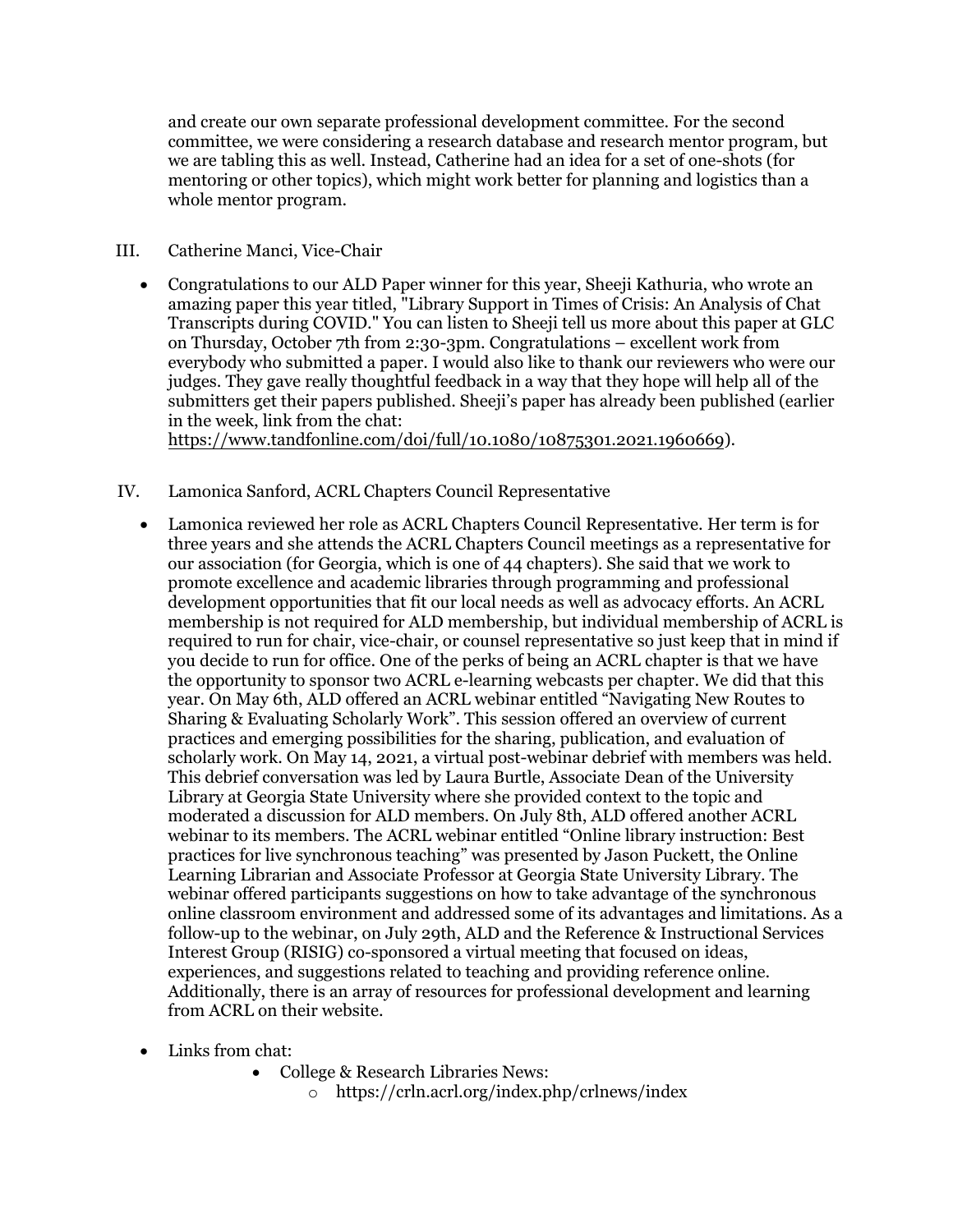- College & Research Libraries (journal):
	- o <https://crl.acrl.org/index.php/crl>
- RBM: A Journal of Rare Books, Manuscripts, and Cultural Heritage:
	- o https://rbm.acrl.org/index.php/rbm · ACRL Toolkits: <https://www.ala.org/acrl/proftools/toolkits>
- ACRL Presents Webcasts:
	- o [https://www.youtube.com/playlist?list=PLxXeYesBGzGg5OxaiPd](https://www.youtube.com/playlist?list=PLxXeYesBGzGg5OxaiPdgfHMW8vS-f9sL) [gfHMW8vS-f9sL](https://www.youtube.com/playlist?list=PLxXeYesBGzGg5OxaiPdgfHMW8vS-f9sL)
- VI. Demonstrations
	- ALD page [https://gla.georgialibraries.org/](https://urldefense.proofpoint.com/v2/url?u=https-3A__gla.georgialibraries.org_&d=DwMFaQ&c=FbBevciwIvGuzsJQdDnze9uCWRSXekJosRCbxNiCfPE&r=w1UXTfJB-H-T9dCyPk2luw&m=RzzAMqAIPVZ7I97OkbNx0c76GKl4ggE2jSOpH5KK7PU&s=YU1tmjTkUIkwc1KbBtIEHsdFf1rZIRf2pUKIXJTYcho&e=)
		- Look under "About" on the GLA webpage. It has our names and email.
	- GLA Sign In, GLA Forums
		- If you are a member you can click on that to sign in to your GLA account. You can see your profile, and you can look up the forums and the directory. There are forums for all of the divisions and interest groups. This is something that we encourage you to use. If you subscribe, you can get a daily email digest that shows when someone posts in the forum. There are topics that you can subscribe to.
- VII. Announcements
	- Division and Interest Group elections: Nov. 8-28, 2021. You should get an email with a ballot to vote for the folks running for the different offices for the Academic Library Division.

# **Open the Floor to Questions**

- Questions from Chaun Campos: The Equity, Diversity, and Inclusion Task Force is considering a name change for a shift to division in the future. Would you like to be included in a quick questionnaire so you can see the options? Also, did everyone see the emails that were sent out where we scheduled brief 15-minute check-ins where different group leaders could come together for discussions on the results of the Equity, Diversity, and Inclusion Survey?
- Catherine answered that yes, she is interested in in this group having a voice in that and asked Chaun to type the questions in the chat (below) and created polls with these. (The results were nine yeses, and one no. One person received the task force emails and another did not.)
	- Do you all want to be included in the EDI Task Force's name change?
	- Did y'all receive the emails that the task force sent out?
- Additional information from Lamonica with links from the chat: *ACRL Report COVID-19 Protocols in Academic Libraries in Canada and the United States* (August 20[21\):](https://www.ala.org/acrl/sites/ala.org.acrl/files/content/issues/value/ACRL_VAL_COVID_Protocols.pdf)
	- [https://www.ala.org/a](https://www.ala.org/acrl/sites/ala.org.acrl/files/content/issues/value/ACRL_VAL_COVID_Protocols.pdf)crl/sites/ala.org.acrl/files/content/issues/value/ACRL\_VAL\_ [COVID\\_Protocols.pdf](https://www.ala.org/acrl/issues/value)
	- https://www.ala.org/acrl/issues/value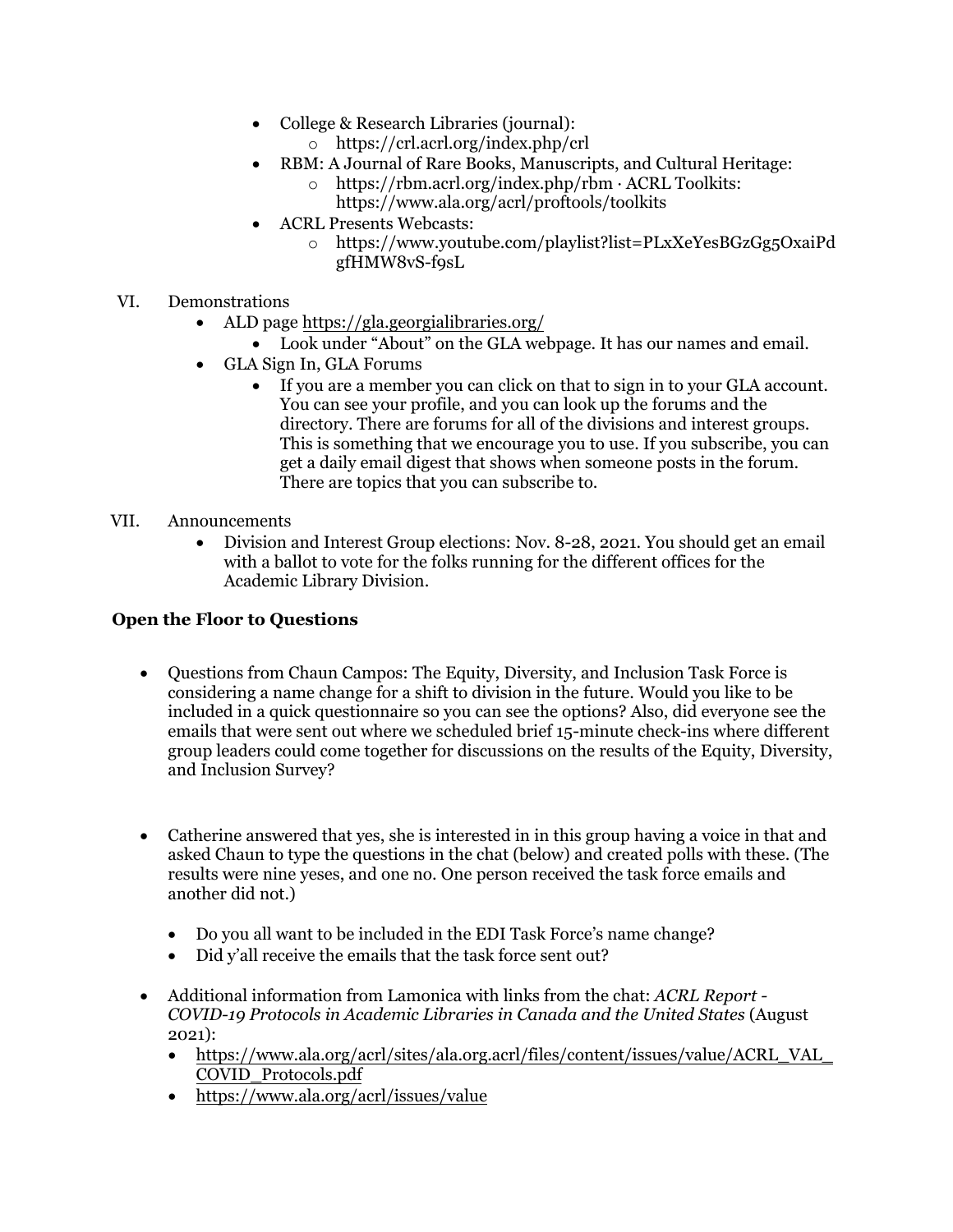- Catherine read Carol Stanley's question about registration numbers for GLC and answered that she thinks we are on track to have pretty good numbers.
- Anne Barnhart, from the University of West Georgia, spoke about her GLC session about an asynchronous online mini course that she created with her colleagues in the midst of the pandemic. They won the ALA Library Instruction Roundtable Innovation in Instruction award for it. It is Creative Commons licensed and under GitHub, and she will be presenting a session, "LibraryDen: a tool for learning about research and information literacy pedagogy" with a professor from the school's media program who has used it each semester with her students. They have fantastic assessment data for the learning outcomes from the pre-test to the post-test, and it is Creative Commons licensed and works really easily in D2L. The session will be on October 7th at 10 AM.
- Laura Burtle is presenting with the chair and vice-chair of the ILL Interest Group. This session is called "Evolving ILL: Beyond CONTU to a Modern Interlibrary Loan." They are really looking at ways to encourage the libraries in Georgia to all move away from following the CONTU guidelines for interlibrary loan and finding a new path forward on using the law instead of the guidelines, and they are using this a kick-off to start talking about that. It's a pre-recorded session at 3 o'clock on Wednesday, but if you have a conflict, you can watch it at another time. They will be setting up a live ILL Interest Group Meeting to continue the conversation afterwards.

# **Next Meeting**

GLA Midwinter Planning Meeting (to be announced)

## **Meeting adjourned at 12:38PM.**

Respectfully submitted, Kristina Lang Secretary